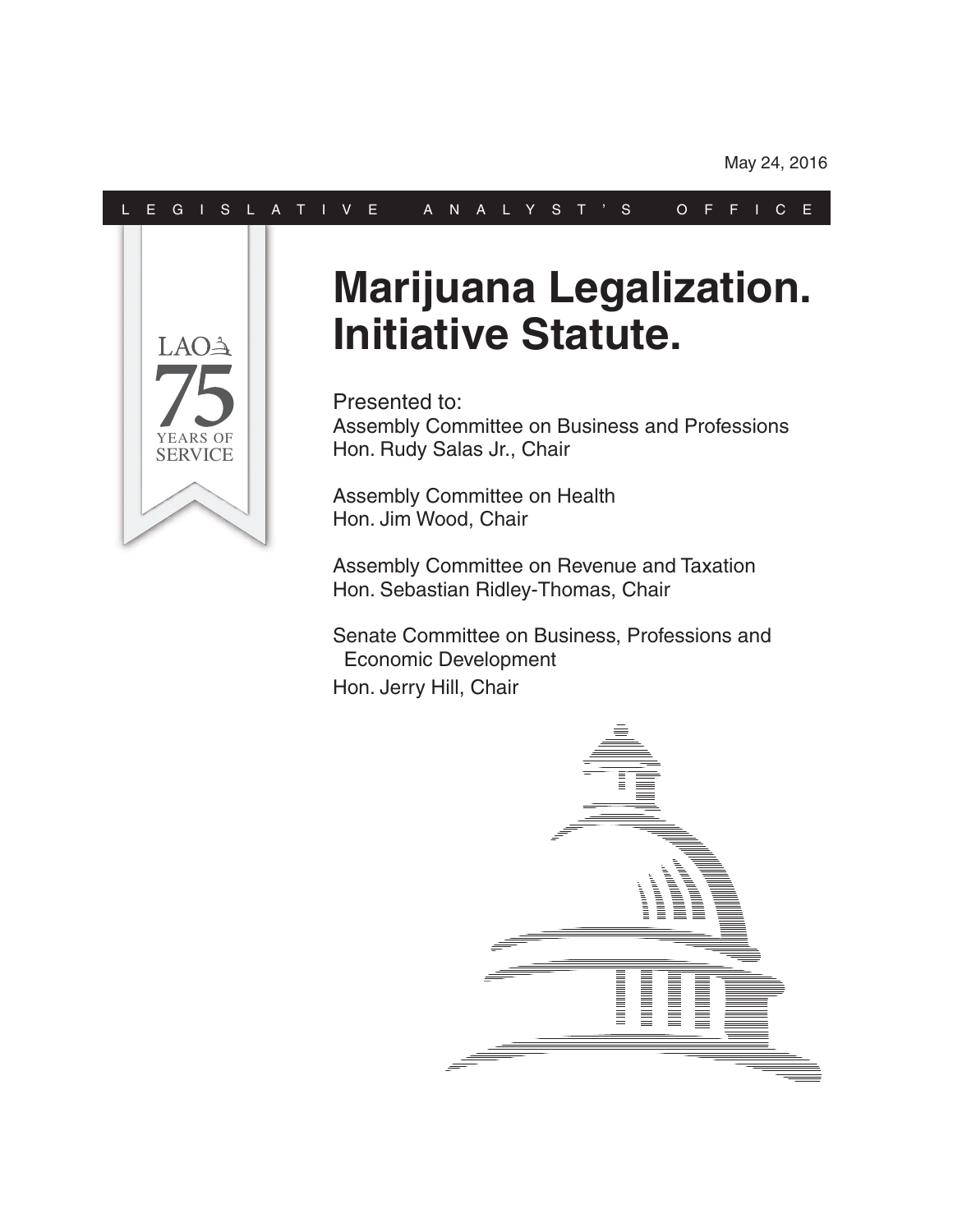# **LAO Role in Initiative Process**



#### **Fiscal Analysis Prior to Signature Collection**

- $\blacksquare$  State law requires our office to work with the Department of Finance to prepare a joint impartial fiscal analysis of each initiative before it can be circulated for signatures. State law requires that this analysis provide an estimate of the measure's fiscal impact on the state and local governments.
- The fiscal analysis must be submitted to the Attorney General within 50 calendar days from the initiative's submission date. A summary of the estimated fiscal impact is included on petitions that are circulated for signatures.



#### **Analyses After Measure Receives Sufficient Signatures to Qualify for the Ballot**

- $\blacksquare$  State law requires our office to provide impartial analyses of all statewide ballot propositions for the statewide voter information guide, including a description of the measure and its fiscal effects.
- We are currently in the process of preparing these materials.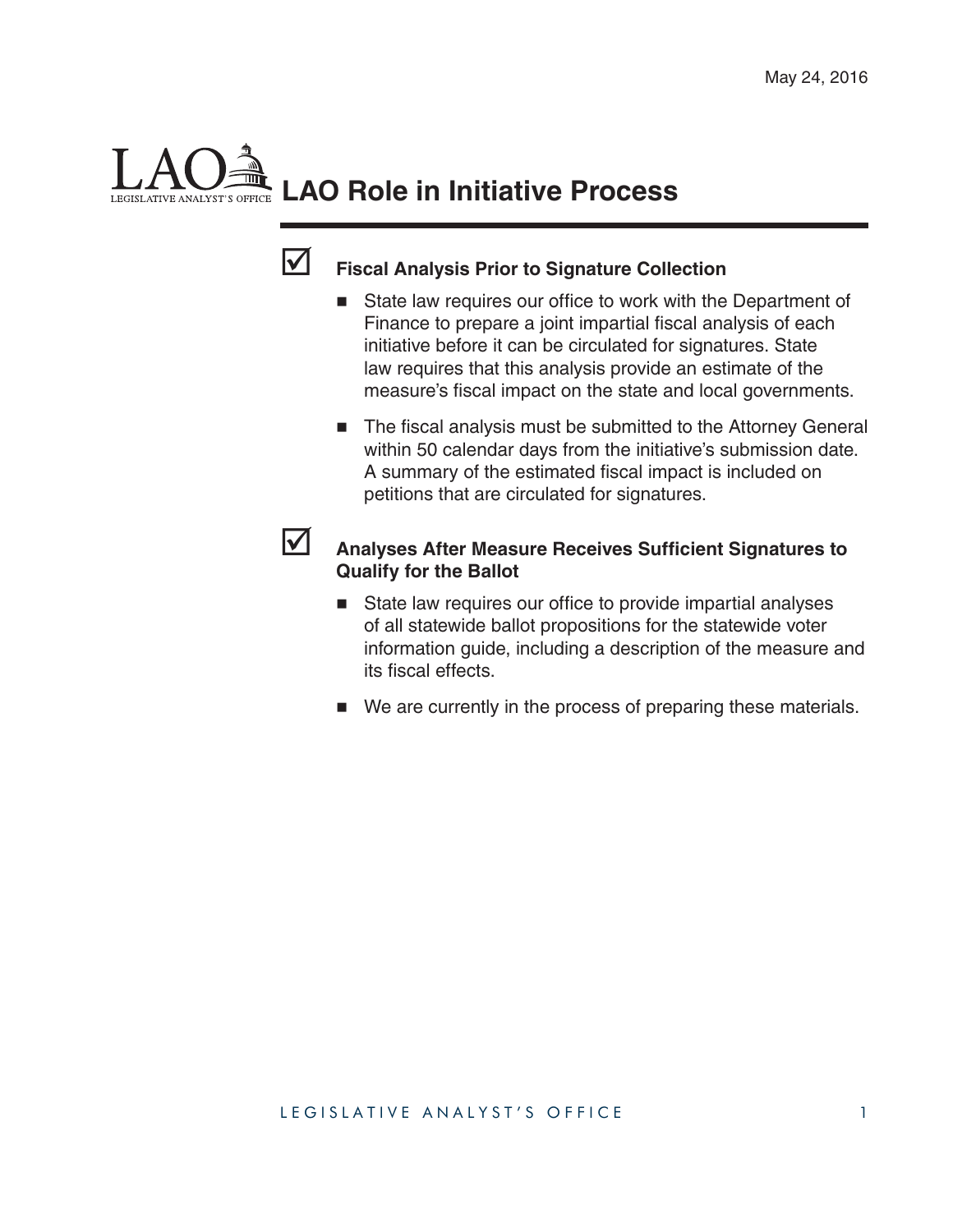# **Existing State and Federal Marijuana Laws**



 *Marijuana Generally Illegal Under State Law.* Penalties for marijuana-related activities vary depending on the offense. For example, possession of less than one ounce of marijuana is punishable by a fine while selling or growing marijuana may result in a jail or prison sentence.



 *Proposition 215 Legalized Medical Marijuana.* In 1996, voters approved Proposition 215, which made it legal under state law for individuals of any age to use marijuana for medical purposes. In 2003, the Legislature legalized medical marijuana cooperatives, which are nonprofit organizations that grow and provide marijuana to their members. Cooperatives are not now licensed or regulated by the state but cities and counties can regulate where and how medical marijuana is grown and sold by individuals or cooperatives.



**1** *Taxes on Medical Marijuana.* State and local governments currently collect sales tax on medical marijuana, and a small number of cities impose additional taxes specifically on medical marijuana. The total amount of state and local taxes collected on medical marijuana likely is around several tens of millions of dollars annually.



**Marijuana Illegal Under Federal Law.** Under federal law, it is illegal to possess or use marijuana, including for medical use. However, the U.S. Department of Justice (DOJ) currently chooses not to prosecute most marijuana users and businesses that follow state and local marijuana laws if those laws uphold federal priorities. These priorities include preventing minors from using the drug and preventing marijuana from being taken to other states.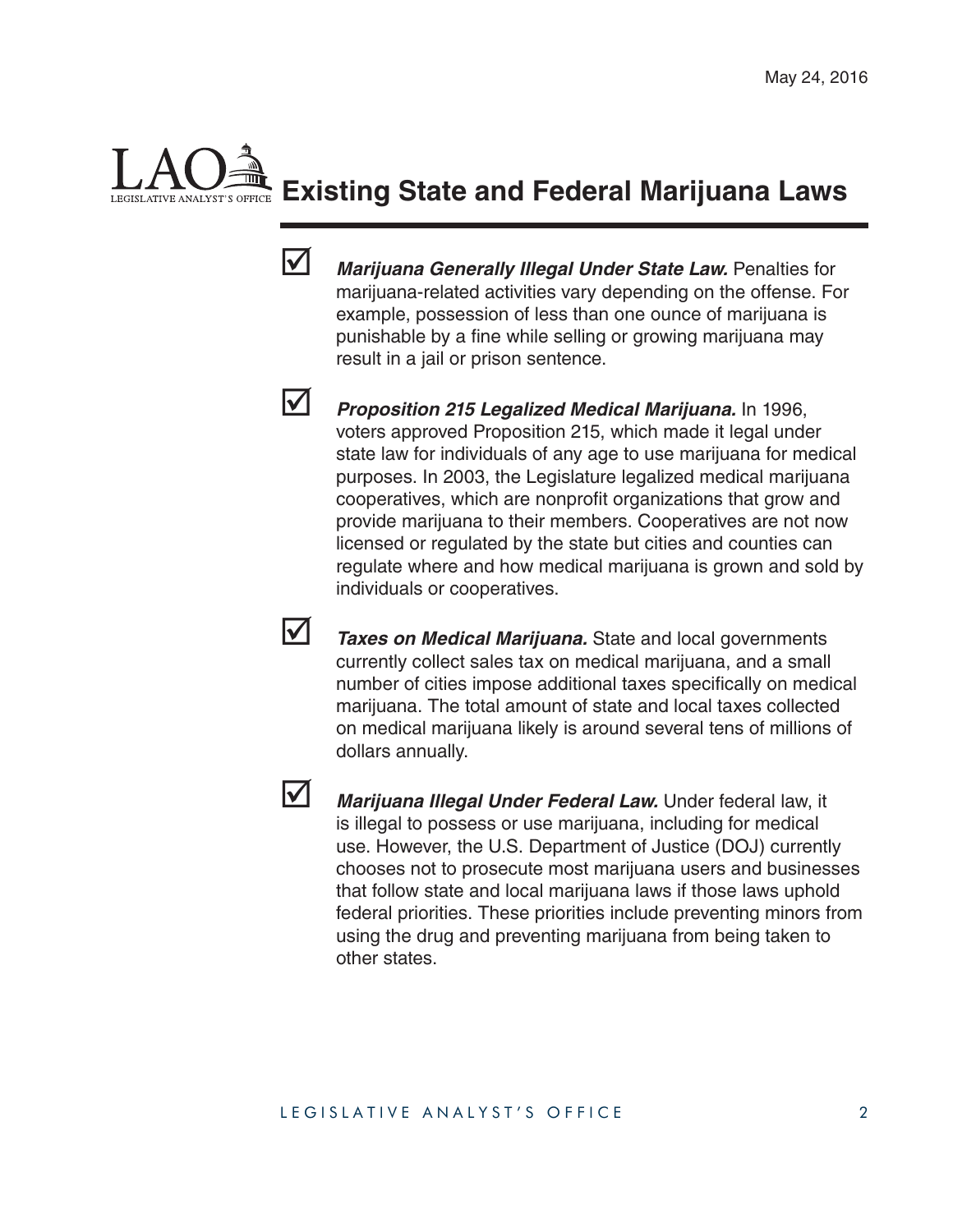### **State Currently Adopting New State Medical Marijuana Regulations**

| <b>Medical Marijuana Industry to Be Regulated by Multiple State Agencies</b>                                |                                                                                                                                                                                                                             |  |  |
|-------------------------------------------------------------------------------------------------------------|-----------------------------------------------------------------------------------------------------------------------------------------------------------------------------------------------------------------------------|--|--|
| <b>Regulatory Agency</b>                                                                                    | <b>Primary Responsibilities</b>                                                                                                                                                                                             |  |  |
| Bureau of Medical Marijuana Regulation<br>Department of Food and Agriculture<br>Department of Public Health | License medical marijuana distributors, transporters, and retailers.<br>License and regulate medical marijuana growers.<br>License and regulate producers of edible marijuana products and<br>marijuana testing facilities. |  |  |
| State Water Resources Control Board                                                                         | Regulate the environmental impacts of marijuana growing on water<br>quality.                                                                                                                                                |  |  |
| Department of Fish and Wildlife<br>Department of Pesticide Regulation                                       | Regulate environmental impacts of marijuana growing.<br>Regulate pesticide use for growing marijuana.                                                                                                                       |  |  |

 $\triangleright$  In 2015, the Legislature passed laws requiring state agencies to begin regulating medical marijuana. The new laws also require the state to develop a system to track medical marijuana products from production to sale. Under the new laws, medical marijuana cooperatives must be closed within a few years and replaced by state-licensed businesses.



 $\triangleright$  Local governments will continue to have the ability to regulate where and how medical marijuana businesses operate.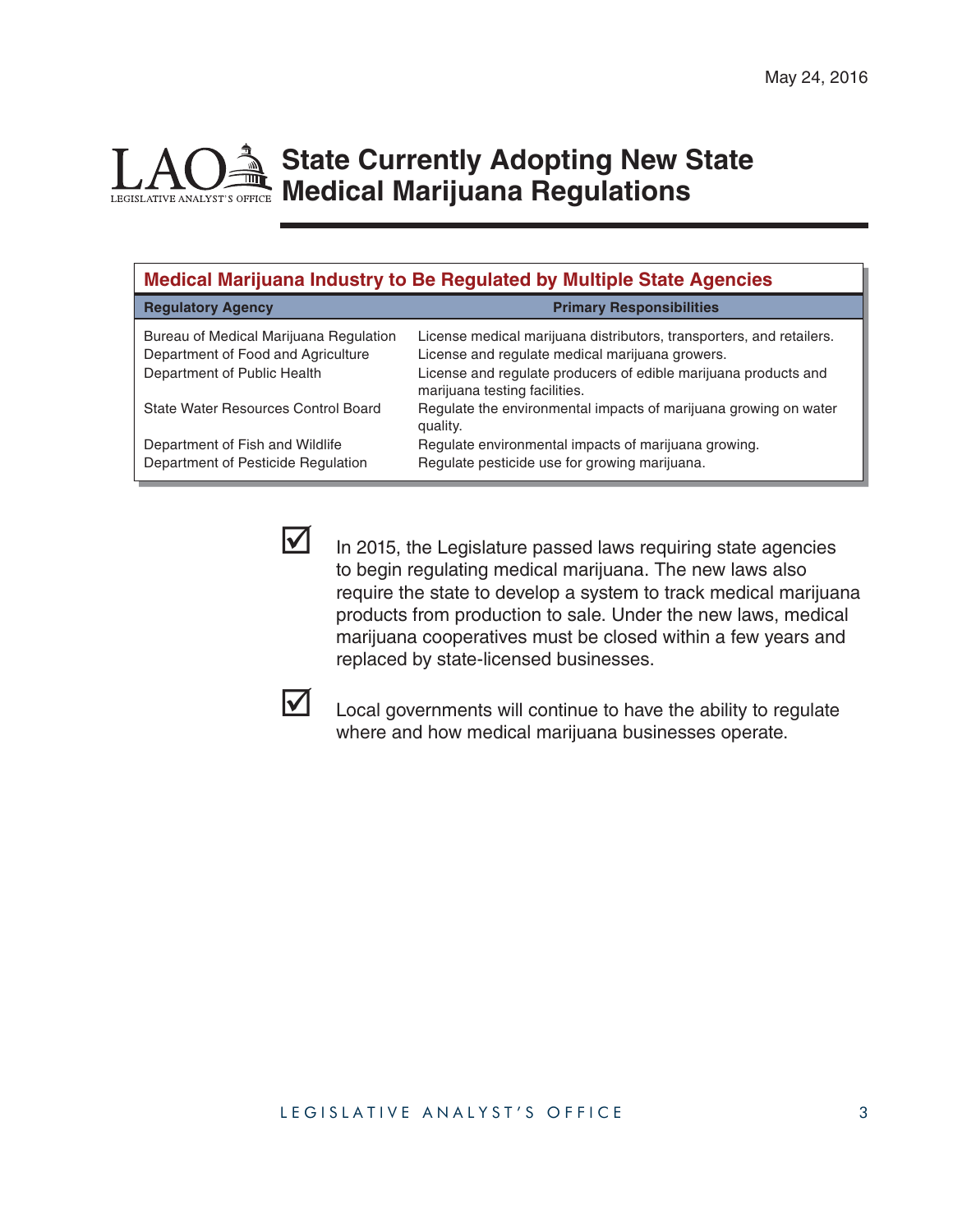

## **Major Provisions of Proposed Initiative**

#### **Legalization of Adult Nonmedical Use of Marijuana**

- The measure changes state law to legalize the use of marijuana for nonmedical purposes by adults age 21 and over.
- The figure below summarizes the activities that would be allowed under the measure.

| <b>Measure Legalizes Nonmedical Marijuana Activities, With Restrictions</b> |                                                                                                                                 |                                                                                                                                                                                              |  |  |
|-----------------------------------------------------------------------------|---------------------------------------------------------------------------------------------------------------------------------|----------------------------------------------------------------------------------------------------------------------------------------------------------------------------------------------|--|--|
| <b>Activity</b>                                                             | <b>Examples of What Would Be Allowed</b>                                                                                        | <b>Examples of What Would Not Be Allowed</b>                                                                                                                                                 |  |  |
| Smoking marijuana                                                           | Smoking marijuana in a private home or at<br>a business licensed for on-site marijuana<br>consumption.                          | Smoking marijuana (1) while driving a car, (2) in any<br>public place (other than at a business licensed for<br>on-site consumption), or (3) anywhere that smoking<br>tobacco is prohibited. |  |  |
| Possessing marijuana for<br>personal use                                    | Possession of up to 28.5 grams (about one<br>ounce) of marijuana and up to 8 grams of<br>concentrated marijuana (such as hash). | Possession of marijuana on the grounds of a school,<br>day care center, or youth center while children are<br>present.                                                                       |  |  |
| Growing marijuana                                                           | Growing up to six living marijuana plants and<br>keeping the marijuana produced by the plants<br>within a private home.         | Growing in an area that is unlocked or visible from a<br>public place.                                                                                                                       |  |  |
| Giving away marijuana                                                       | Giving away to other adults up to 28.5 grams of<br>marijuana and up to 8 grams of concentrated<br>marijuana.                    | Providing marijuana to minors under the age of 21<br>for nonmedical use.                                                                                                                     |  |  |



#### **Regulation of Marijuana Businesses**

- State agencies would have responsibilities similar to those under current law for medical marijuana. Under the measure, the system for tracking medical marijuana products would be expanded to include nonmedical marijuana products.
- Cities and counties could require nonmedical marijuana businesses to obtain a local license and set rules for such businesses (such as restricting where they could be located). Cities and counties could also completely ban marijuanarelated businesses.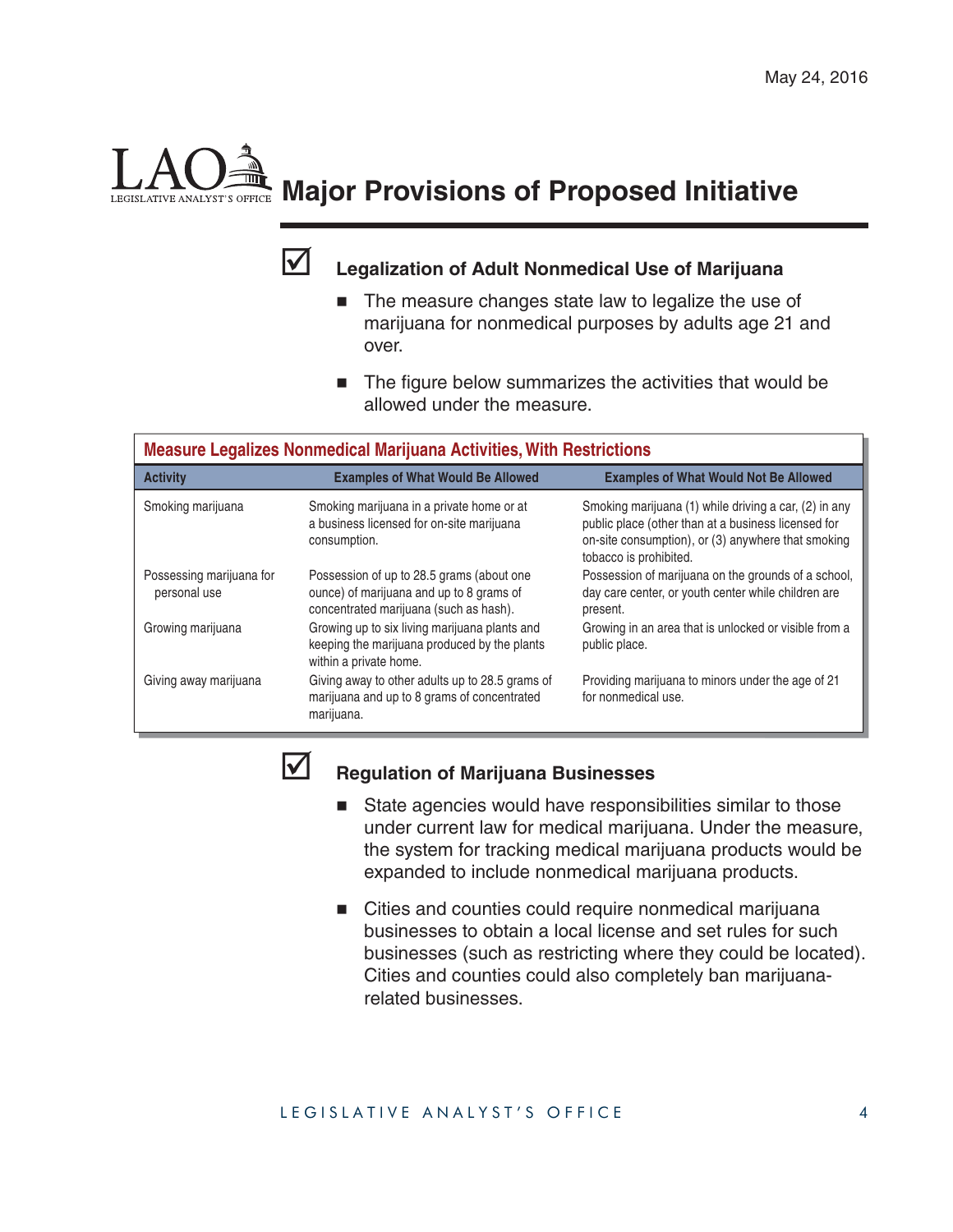

## **Major Provisions of Proposed Initiative**

 *(Continued)*



| <b>Measure Allows for Certain Marijuana Taxes</b>                                                    |                                        |                                                                                                             |  |
|------------------------------------------------------------------------------------------------------|----------------------------------------|-------------------------------------------------------------------------------------------------------------|--|
| <b>Type of Tax</b>                                                                                   | <b>Type of Marijuana Taxed</b>         | Rate                                                                                                        |  |
| Existing state and local sales<br>tax                                                                | Nonmedical only.                       | Rates vary across the state but average around 8 percent.                                                   |  |
| New state retail excise tax                                                                          | Both medical and nonmedical.           | 15 percent of retail price.                                                                                 |  |
| New state tax on growing                                                                             | Both medical and nonmedical.           | \$9.25 per ounce of dried marijuana flowers and \$2.75 per<br>ounce of dried marijuana leaves. <sup>a</sup> |  |
| Existing and future local taxes                                                                      | Subject to local government decisions. | Subject to local government decisions.                                                                      |  |
| a Marijuana flowers contain relatively more of the psychoactive ingredient in marijuana than leaves. |                                        |                                                                                                             |  |

 $\blacksquare$  As shown in the above figure, marijuana would be subject to various taxes under the measure. However, the measure would eliminate the sales tax on medical marijuana. The measure does not change local governments' ability to place other taxes on medical or nonmedical marijuana.

#### **Allocation of Certain State Revenues**

- The state excise tax on retail sales and the state tax on growing, as well as certain fines, would be deposited in a new special fund—the California Marijuana Tax Fund.
- $\blacksquare$  Monies deposited in the fund would first be used to pay back certain state agencies for any marijuana regulatory costs not covered by license fees. The measure would allocate a portion of the remaining revenues in the following order:
	- \$10 million annually from 2018-19 through 2028-29 to evaluate the effects of the measure.
	- \$3 million annually from 2018-19 through 2022-23 to create and adopt methods to determine whether someone is driving while impaired, including by marijuana.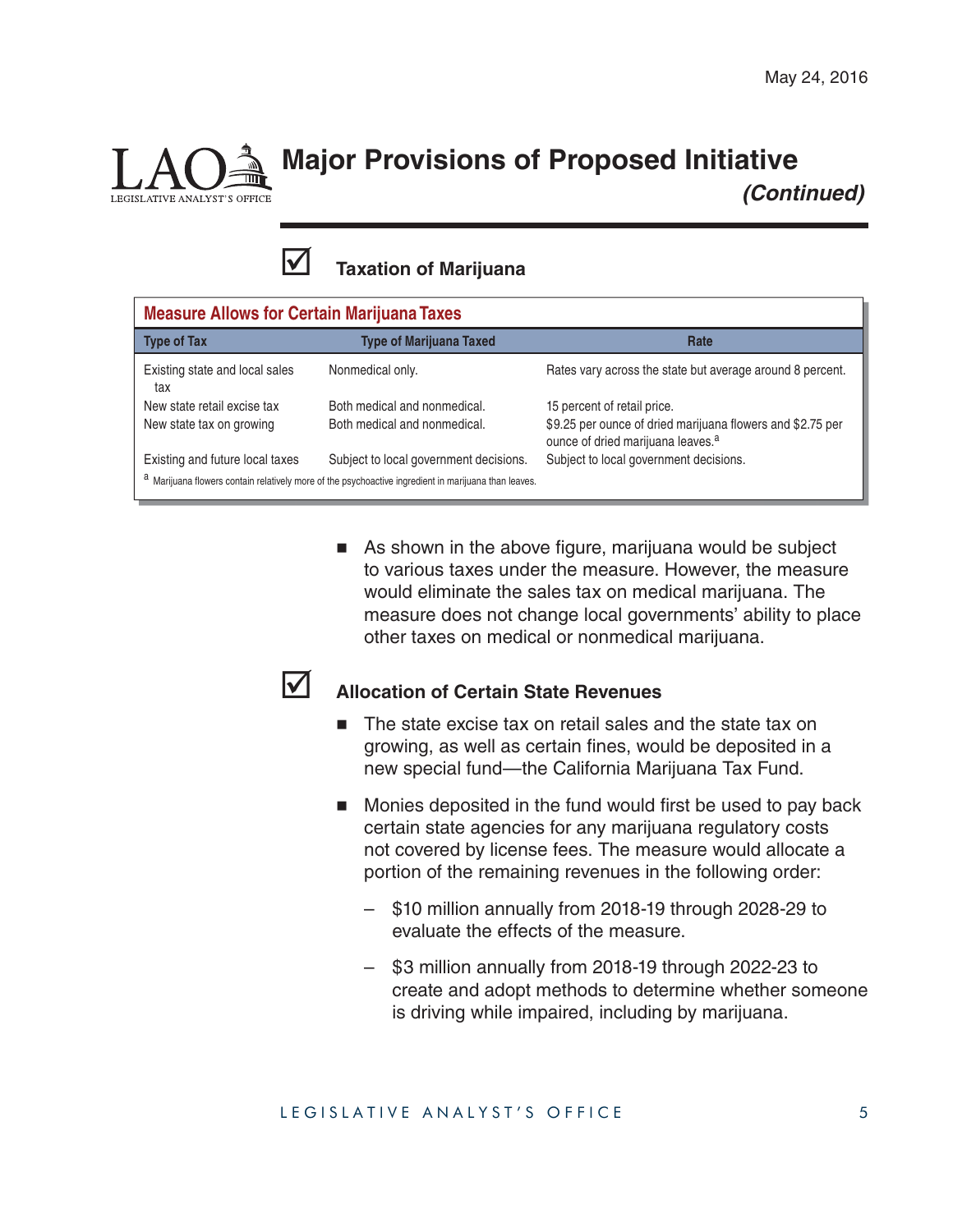**Major Provisions of Proposed Initiative**  *(Continued)*

- \$10 million in 2018-19, increasing by \$10 million annually until 2022-23, and \$50 million each year thereafter, for a grant program to provide services (such as job placement assistance and mental health and substance use treatment) in communities most affected by past federal and state drug policies.
- \$2 million annually beginning in 2017-18 to study the risks and benefits of using marijuana for medicinal purposes.
- Any funds remaining after the above allocations would be annually allocated as follows:
	- 60 percent for youth programs including substance use disorder education, prevention, and treatment.
	- 20 percent to clean up and prevent environmental damage resulting from the illegal growing of marijuana.
	- 20 percent for (1) programs designed to reduce driving under the influence of alcohol, marijuana, and other drugs and (2) for a grant program designed to reduce any potential negative impacts on public health or safety resulting from the measure.
- Beginning July 2028, the Legislature could change the above allocations subject to certain limitations.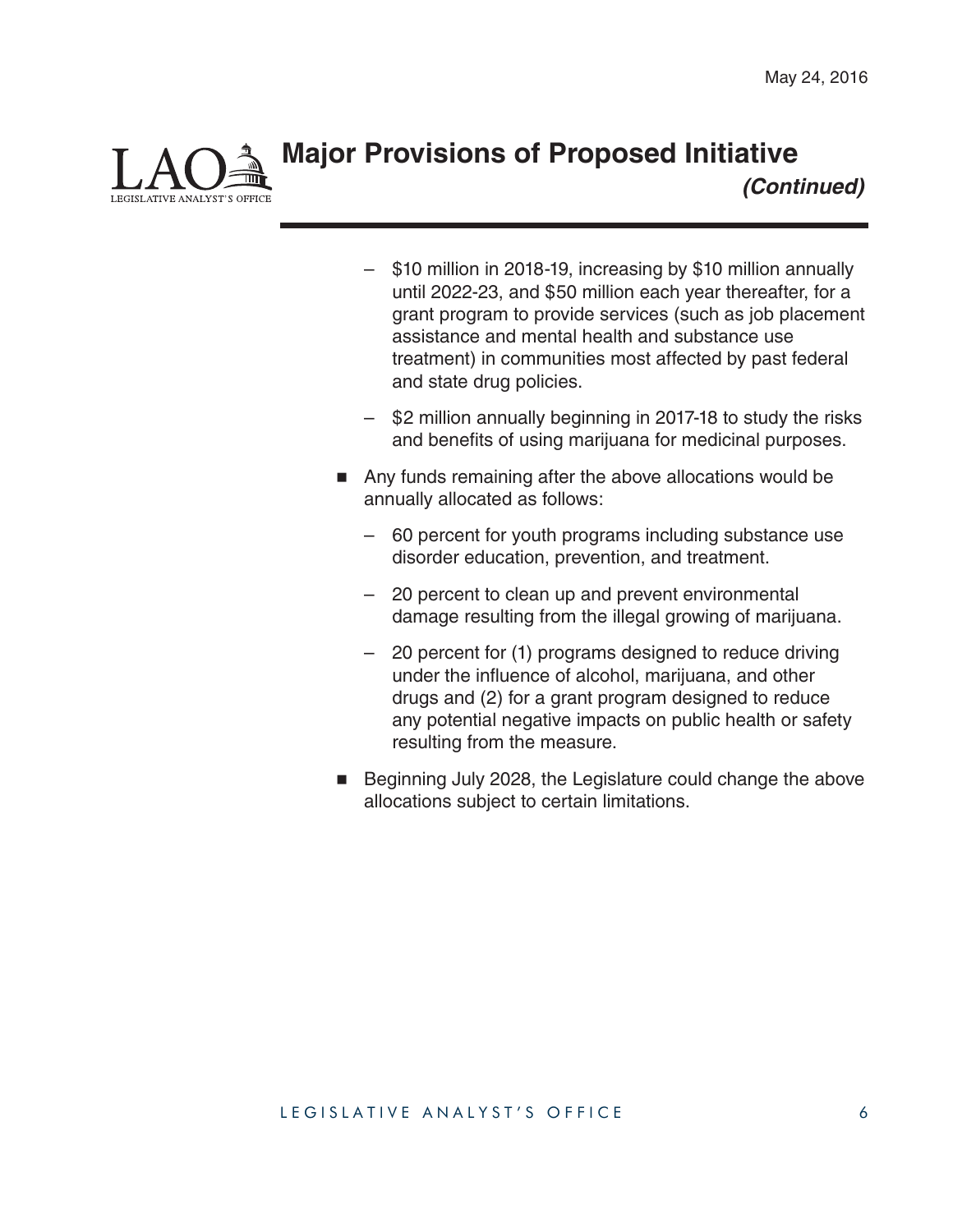**Major Provisions of Proposed Initiative**

 *(Continued)*



**E ANALYST'S OFFICE** 

#### **Penalties for Marijuana-Related Crimes**

- The measure changes various state penalties related to marijuana. For example, currently, possession of one ounce or less of marijuana by someone under the age of 18 is punishable by a \$100 fine. Under the measure, such a crime would instead be punishable by a requirement to attend a drug education or counseling program and complete community service.
- In addition, selling marijuana for nonmedical purposes is currently punishable by up to four years in prison or jail. Under the measure, selling marijuana without a license would be a crime generally punishable by up to six months in jail and/or a fine of up to  $$500$ .



#### **Individuals Previously Convicted of Marijuana Crimes**

- Under the measure, individuals serving sentences for activities that are subject to lesser penalties under the measure would be eligible for resentencing. Qualifying persons would be resentenced by the courts to whatever punishment they would have received under the measure.
- Individuals who have completed sentences for crimes that are reduced by the measure could apply to the courts to have their criminal records changed.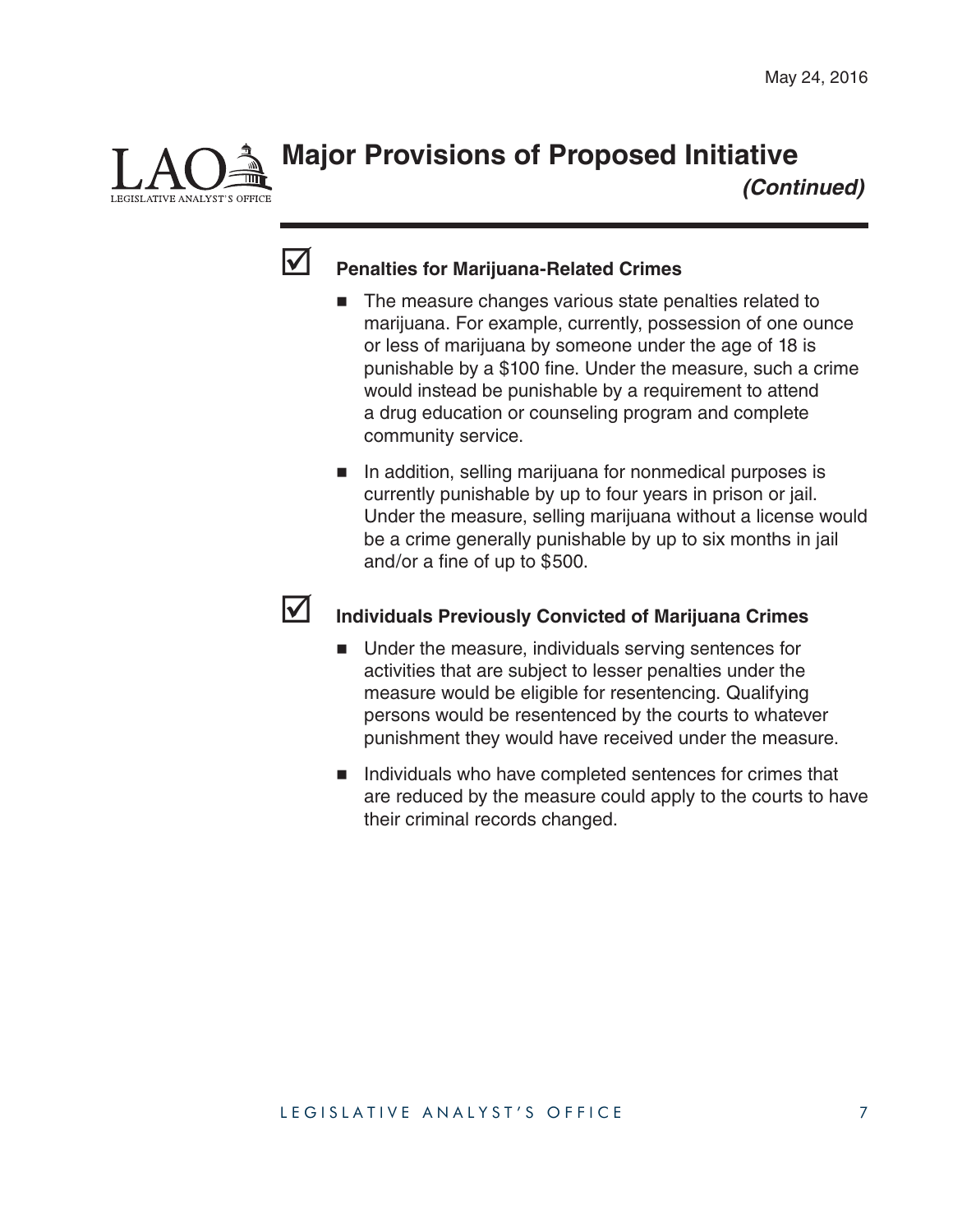

The size of the measure's fiscal effects on state and local governments could vary significantly depending on (1) how state and local governments choose to regulate and tax marijuana, (2) whether the U.S. DOJ enforces federal laws prohibiting marijuana, and (3) how marijuana prices and consumption change under the measure.



#### **Reduction in Various Criminal Justice Costs**

- The measure would result in reduced criminal justice costs for the state and local governments related to enforcing certain marijuana-related offenses, handling the related criminal cases in the court system, and incarcerating and supervising certain marijuana offenders. These savings could be partially offset in the first couple of years by costs, such as for the courts to resentence individuals.
- $\blacksquare$  In total, these reduced costs could range from the tens of millions of dollars to potentially exceeding \$100 million annually.

#### **Other Fiscal Effects on State and Local Programs**

 The measure could result in increased marijuana use, potentially resulting in an increase in the number of individuals seeking publicly funded substance use treatment. However, such costs could be partially or entirely offset by additional funding that would be available for substance use treatment under the measure. The measure would also result in costs for the state to regulate the commercial production and sale of nonmedical marijuana. However, these costs would likely be entirely offset by license fees and tax revenues.